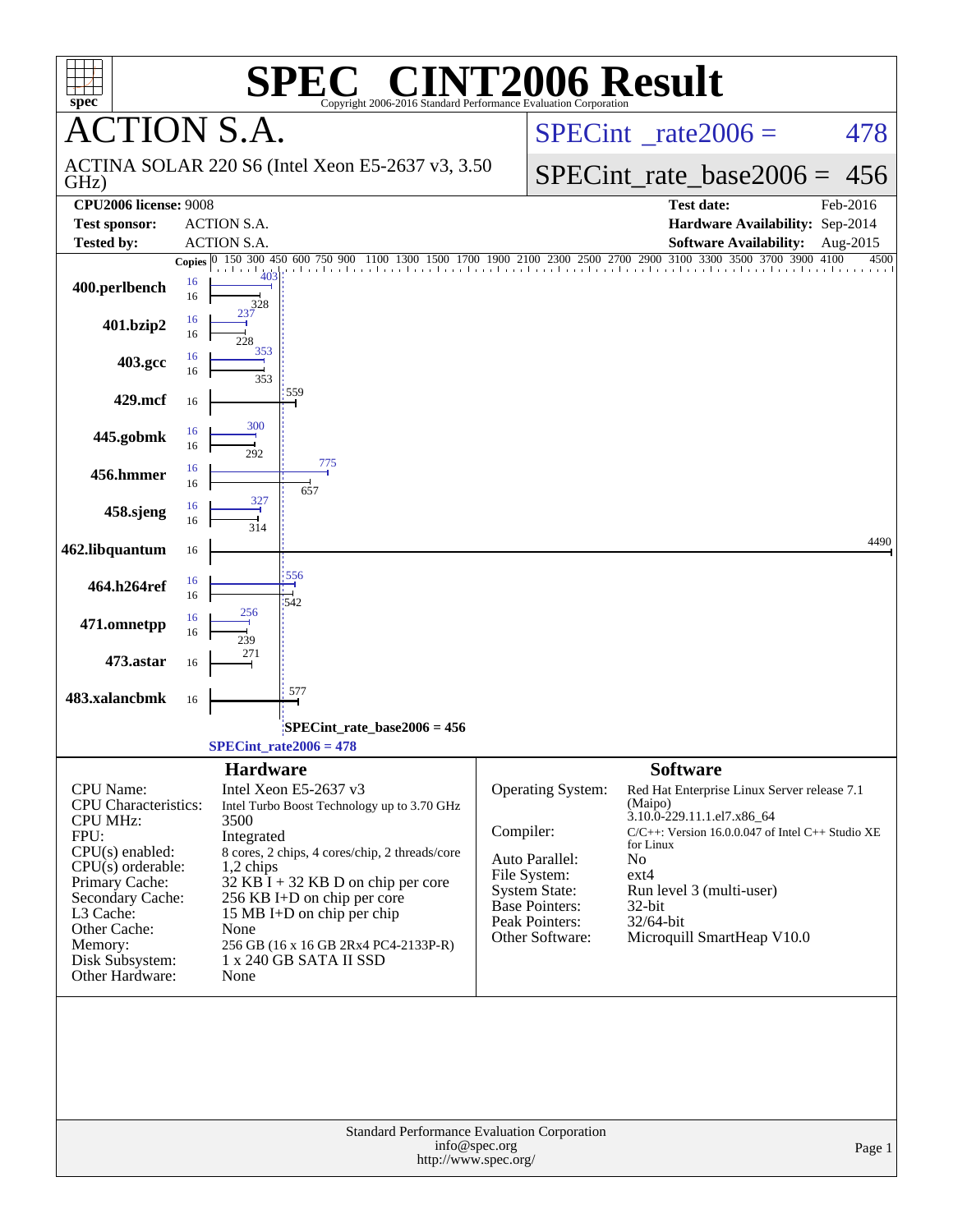

**TION S.A.** 

GHz) ACTINA SOLAR 220 S6 (Intel Xeon E5-2637 v3, 3.50 SPECint rate $2006 = 478$ 

### [SPECint\\_rate\\_base2006 =](http://www.spec.org/auto/cpu2006/Docs/result-fields.html#SPECintratebase2006) 456

**[CPU2006 license:](http://www.spec.org/auto/cpu2006/Docs/result-fields.html#CPU2006license)** 9008 **[Test date:](http://www.spec.org/auto/cpu2006/Docs/result-fields.html#Testdate)** Feb-2016 **[Test sponsor:](http://www.spec.org/auto/cpu2006/Docs/result-fields.html#Testsponsor)** ACTION S.A. **[Hardware Availability:](http://www.spec.org/auto/cpu2006/Docs/result-fields.html#HardwareAvailability)** Sep-2014 **[Tested by:](http://www.spec.org/auto/cpu2006/Docs/result-fields.html#Testedby)** ACTION S.A. **[Software Availability:](http://www.spec.org/auto/cpu2006/Docs/result-fields.html#SoftwareAvailability)** Aug-2015

#### **[Results Table](http://www.spec.org/auto/cpu2006/Docs/result-fields.html#ResultsTable)**

|                                                                                                          |               |                |       | <b>Base</b>    |            |                |       | <b>Peak</b>   |                |              |                |              |                |              |
|----------------------------------------------------------------------------------------------------------|---------------|----------------|-------|----------------|------------|----------------|-------|---------------|----------------|--------------|----------------|--------------|----------------|--------------|
| <b>Benchmark</b>                                                                                         | <b>Copies</b> | <b>Seconds</b> | Ratio | <b>Seconds</b> | Ratio      | <b>Seconds</b> | Ratio | <b>Copies</b> | <b>Seconds</b> | <b>Ratio</b> | <b>Seconds</b> | <b>Ratio</b> | <b>Seconds</b> | <b>Ratio</b> |
| 400.perlbench                                                                                            | 16            | 476            | 329   | 476            | 328        | 478            | 327   | 16            | 387            | 404          | 388            | 403          | 389            | 402          |
| 401.bzip2                                                                                                | 16            | 676            | 228   | 679            | 227        | 677            | 228   | 16            | 650            | 237          | 651            | 237          | 650            | 238          |
| $403.\mathrm{gcc}$                                                                                       | 16            | 366            | 351   | 364            | 354        | 365            | 353   | 16            | 365            | 353          | 366            | 352          | 364            | 354          |
| $429$ .mcf                                                                                               | 16            | 259            | 563   | 262            | 558        | 261            | 559   | 16            | 259            | 563          | 262            | 558          | 261            | 559          |
| $445$ .gobmk                                                                                             | 16            | 575            | 292   | 576            | 291        | 575            | 292   | 16            | 559            | 300          | 555            | 302          | 559            | <b>300</b>   |
| 456.hmmer                                                                                                | 16            | 228            | 654   | 227            | 658        | 227            | 657   | 16            | 193            | 775          | 192            | 776          | 193            | 772          |
| $458$ .sjeng                                                                                             | 16            | 617            | 314   | 626            | 309        | 616            | 314   | 16            | 592            | 327          | 592            | 327          | 581            | 333          |
| 462.libquantum                                                                                           | 16            | 73.8           | 4490  | 73.8           | 4490       | 73.9           | 4490  | 16            | 73.8           | 4490         | 73.8           | 4490         | 73.9           | 4490         |
| 464.h264ref                                                                                              | 16            | 653            | 542   | 650            | 545        | 654            | 541   | 16            | 641            | 552          | 637            | 556          | 632            | 561          |
| 471.omnetpp                                                                                              | 16            | 419            | 239   | 417            | <b>240</b> | 419            | 239   | 16            | 391            | 256          | 390            | 256          | 389            | 257          |
| 473.astar                                                                                                | 16            | 415            | 271   | 416            | <b>270</b> | 414            | 271   | 16            | 415            | 271          | 416            | 270          | 414            | 271          |
| 483.xalancbmk                                                                                            | 16            | 191            | 577   | 190            | 582        | 191            | 577   | 16            | 191            | 577          | 190            | 582          | 191            | 577          |
| Results appear in the order in which they were run. Bold underlined text indicates a median measurement. |               |                |       |                |            |                |       |               |                |              |                |              |                |              |

#### **[Submit Notes](http://www.spec.org/auto/cpu2006/Docs/result-fields.html#SubmitNotes)**

 The numactl mechanism was used to bind copies to processors. The config file option 'submit' was used to generate numactl commands to bind each copy to a specific processor. For details, please see the config file.

### **[Operating System Notes](http://www.spec.org/auto/cpu2006/Docs/result-fields.html#OperatingSystemNotes)**

Stack size set to unlimited using "ulimit -s unlimited"

#### **[Platform Notes](http://www.spec.org/auto/cpu2006/Docs/result-fields.html#PlatformNotes)**

 Bios Settings Hyper-Threading (All) = Enable Power Technology = Energy Efficient Enforce POR = Disabled Memory Frequency = 2133 BMC Setting Fan Mode = Full Speed Sysinfo program /cpu2006.1.2/config/sysinfo.rev6818 \$Rev: 6818 \$ \$Date:: 2012-07-17 #\$ e86d102572650a6e4d596a3cee98f191 running on SUT Fri Feb 12 10:04:07 2016 This section contains SUT (System Under Test) info as seen by some common utilities. To remove or add to this section, see: <http://www.spec.org/cpu2006/Docs/config.html#sysinfo> Continued on next page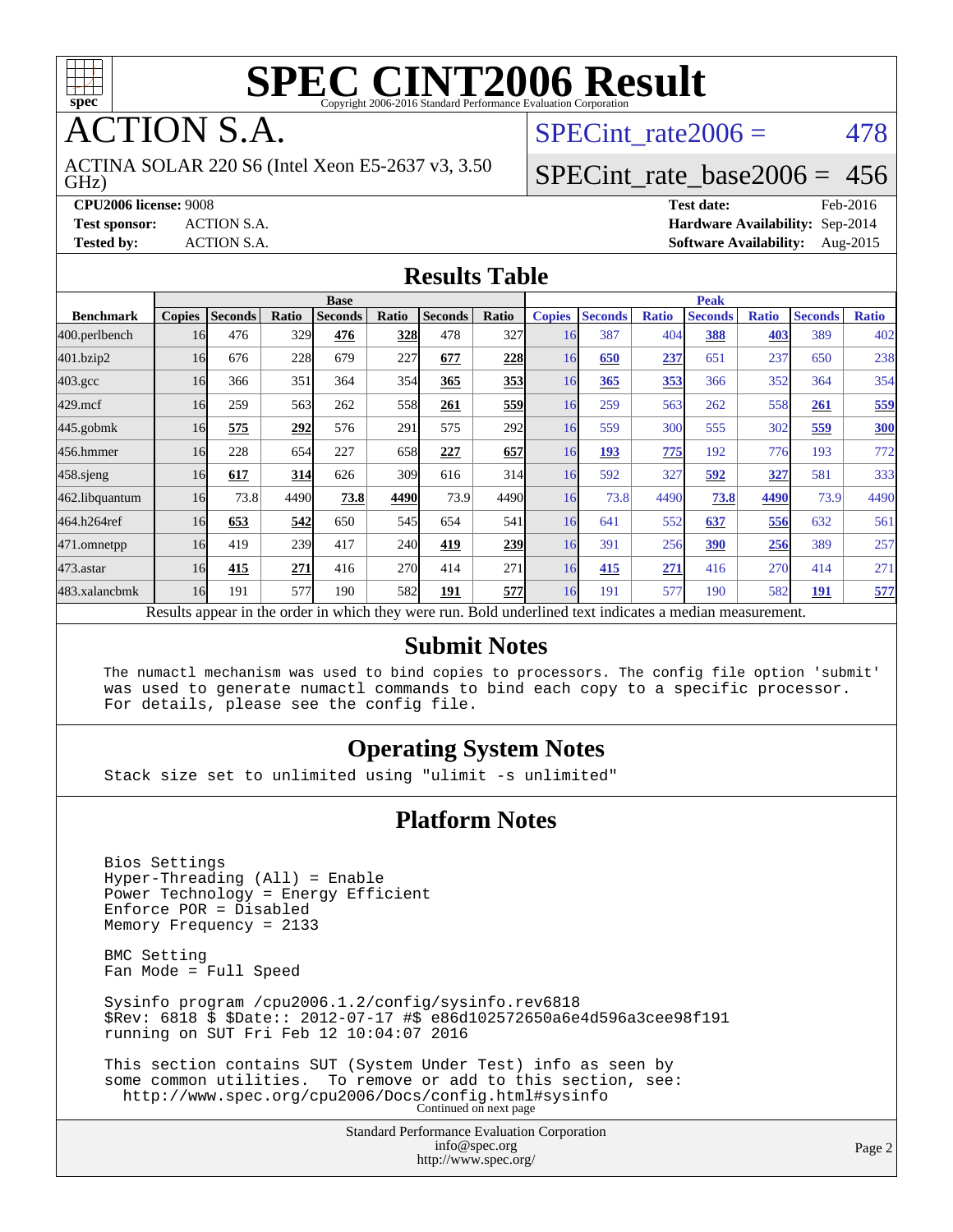

**CTION S.A.** 

 $SPECint rate2006 = 478$ 

GHz) ACTINA SOLAR 220 S6 (Intel Xeon E5-2637 v3, 3.50

[SPECint\\_rate\\_base2006 =](http://www.spec.org/auto/cpu2006/Docs/result-fields.html#SPECintratebase2006) 456

**[CPU2006 license:](http://www.spec.org/auto/cpu2006/Docs/result-fields.html#CPU2006license)** 9008 **[Test date:](http://www.spec.org/auto/cpu2006/Docs/result-fields.html#Testdate)** Feb-2016 **[Test sponsor:](http://www.spec.org/auto/cpu2006/Docs/result-fields.html#Testsponsor)** ACTION S.A. **[Hardware Availability:](http://www.spec.org/auto/cpu2006/Docs/result-fields.html#HardwareAvailability)** Sep-2014 **[Tested by:](http://www.spec.org/auto/cpu2006/Docs/result-fields.html#Testedby)** ACTION S.A. **[Software Availability:](http://www.spec.org/auto/cpu2006/Docs/result-fields.html#SoftwareAvailability)** Aug-2015

Page 3

### **[Platform Notes \(Continued\)](http://www.spec.org/auto/cpu2006/Docs/result-fields.html#PlatformNotes)**

Standard Performance Evaluation Corporation [info@spec.org](mailto:info@spec.org) From /proc/cpuinfo model name : Intel(R) Xeon(R) CPU E5-2637 v3 @ 3.50GHz 2 "physical id"s (chips) 16 "processors" cores, siblings (Caution: counting these is hw and system dependent. The following excerpts from /proc/cpuinfo might not be reliable. Use with caution.) cpu cores : 4 siblings : 8 physical 0: cores 0 1 4 5 physical 1: cores 0 1 4 5 cache size : 15360 KB From /proc/meminfo MemTotal: 263869000 kB<br>HugePages Total: 1 HugePages\_Total: 1 Hugepagesize: 2048 kB From /etc/\*release\* /etc/\*version\* os-release: NAME="Red Hat Enterprise Linux Server" VERSION="7.0 (Maipo)" ID="rhel" ID\_LIKE="fedora" VERSION\_ID="7.0" PRETTY\_NAME="Red Hat Enterprise Linux" ANSI\_COLOR="0;31" CPE\_NAME="cpe:/o:redhat:enterprise\_linux:7.0:GA:server" os-release.rpmnew: NAME="Red Hat Enterprise Linux Server" VERSION="7.1 (Maipo)" ID="rhel" ID\_LIKE="fedora" VERSION\_ID="7.1" PRETTY\_NAME="Red Hat Enterprise Linux Server 7.1 (Maipo)" ANSI\_COLOR="0;31" CPE\_NAME="cpe:/o:redhat:enterprise\_linux:7.1:GA:server" redhat-release: Red Hat Enterprise Linux Server release 7.1 (Maipo) system-release: Red Hat Enterprise Linux Server release 7.1 (Maipo) system-release-cpe: cpe:/o:redhat:enterprise\_linux:7.1:ga:server uname -a: Linux SUT 3.10.0-229.11.1.el7.x86\_64 #5 SMP Mon Sep 14 17:11:19 CEST 2015 x86\_64 x86\_64 x86\_64 GNU/Linux run-level 3 Feb 12 10:02 SPEC is set to: /cpu2006.1.2<br>Filesystem Type Size Type Size Used Avail Use% Mounted on<br>ext4 212G 37G 165G 19% / /dev/sda1 ext4 212G 37G 165G 19% / Continued on next page

<http://www.spec.org/>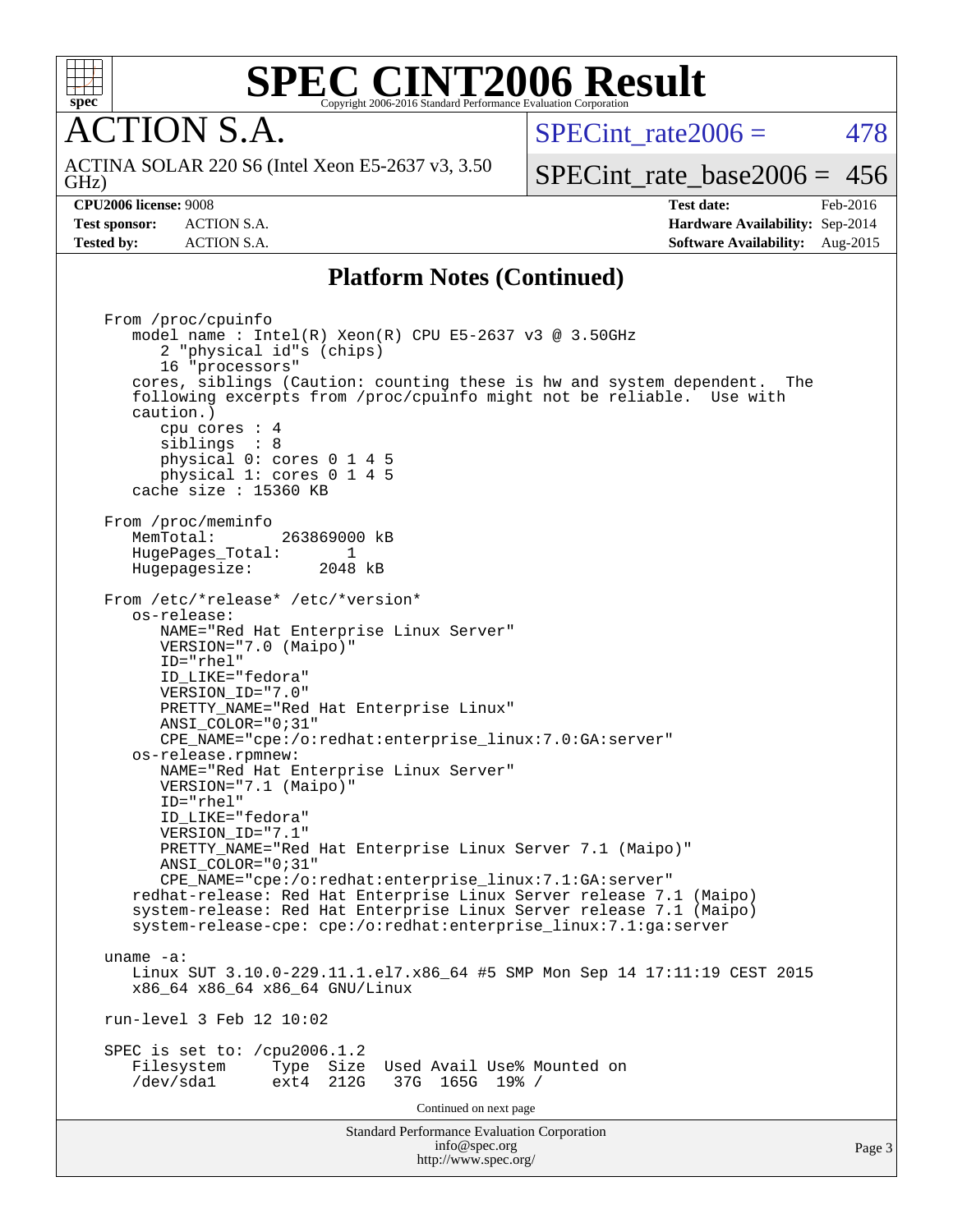

ACTION S.A.

SPECint rate $2006 = 478$ 

GHz) ACTINA SOLAR 220 S6 (Intel Xeon E5-2637 v3, 3.50

[SPECint\\_rate\\_base2006 =](http://www.spec.org/auto/cpu2006/Docs/result-fields.html#SPECintratebase2006) 456

**[CPU2006 license:](http://www.spec.org/auto/cpu2006/Docs/result-fields.html#CPU2006license)** 9008 **[Test date:](http://www.spec.org/auto/cpu2006/Docs/result-fields.html#Testdate)** Feb-2016 **[Test sponsor:](http://www.spec.org/auto/cpu2006/Docs/result-fields.html#Testsponsor)** ACTION S.A. **[Hardware Availability:](http://www.spec.org/auto/cpu2006/Docs/result-fields.html#HardwareAvailability)** Sep-2014 **[Tested by:](http://www.spec.org/auto/cpu2006/Docs/result-fields.html#Testedby)** ACTION S.A. **[Software Availability:](http://www.spec.org/auto/cpu2006/Docs/result-fields.html#SoftwareAvailability)** Aug-2015

### **[Platform Notes \(Continued\)](http://www.spec.org/auto/cpu2006/Docs/result-fields.html#PlatformNotes)**

 Additional information from dmidecode: BIOS American Megatrends Inc. 1.1 08/13/2015 Memory: 16x 16 GB 16x Micron 36ASF2G72PZ-2G1A2 16 GB 2133 MHz 2 rank

 (End of data from sysinfo program) dmidecode does not properly detect memory modules 16 modules of 16 GB were used to run the test (256 GB total)

### **[General Notes](http://www.spec.org/auto/cpu2006/Docs/result-fields.html#GeneralNotes)**

Environment variables set by runspec before the start of the run: LD\_LIBRARY\_PATH = "/cpu2006.1.2/libs/32:/cpu2006.1.2/libs/64:/cpu2006.1.2/sh"

 Transparent Huge Pages enabled with: echo always > /sys/kernel/mm/redhat\_transparent\_hugepage/enabled Filesystem page cache cleared with: echo 1> /proc/sys/vm/drop\_caches runspec command invoked through numactl i.e.: numactl --interleave=all runspec <etc> Binaries compiled on a system with 2x Xeon E5-2650 v3 chips + 256 GB memory using RedHat EL 7.1

## **[Base Compiler Invocation](http://www.spec.org/auto/cpu2006/Docs/result-fields.html#BaseCompilerInvocation)**

[C benchmarks](http://www.spec.org/auto/cpu2006/Docs/result-fields.html#Cbenchmarks):

[icc -m32 -L/opt/intel/lib/ia32](http://www.spec.org/cpu2006/results/res2016q1/cpu2006-20160215-39018.flags.html#user_CCbase_intel_icc_5b9b234ab5a48620dbff732649db9641)

[C++ benchmarks:](http://www.spec.org/auto/cpu2006/Docs/result-fields.html#CXXbenchmarks) [icpc -m32 -L/opt/intel/lib/ia32](http://www.spec.org/cpu2006/results/res2016q1/cpu2006-20160215-39018.flags.html#user_CXXbase_intel_icpc_01235b2dad29c0385d1e28a6a6b0d9cb)

## **[Base Portability Flags](http://www.spec.org/auto/cpu2006/Docs/result-fields.html#BasePortabilityFlags)**

 400.perlbench: [-DSPEC\\_CPU\\_LINUX\\_IA32](http://www.spec.org/cpu2006/results/res2016q1/cpu2006-20160215-39018.flags.html#b400.perlbench_baseCPORTABILITY_DSPEC_CPU_LINUX_IA32) 462.libquantum: [-DSPEC\\_CPU\\_LINUX](http://www.spec.org/cpu2006/results/res2016q1/cpu2006-20160215-39018.flags.html#b462.libquantum_baseCPORTABILITY_DSPEC_CPU_LINUX) 483.xalancbmk: [-DSPEC\\_CPU\\_LINUX](http://www.spec.org/cpu2006/results/res2016q1/cpu2006-20160215-39018.flags.html#b483.xalancbmk_baseCXXPORTABILITY_DSPEC_CPU_LINUX)

## **[Base Optimization Flags](http://www.spec.org/auto/cpu2006/Docs/result-fields.html#BaseOptimizationFlags)**

[C benchmarks](http://www.spec.org/auto/cpu2006/Docs/result-fields.html#Cbenchmarks):

[-xCORE-AVX2](http://www.spec.org/cpu2006/results/res2016q1/cpu2006-20160215-39018.flags.html#user_CCbase_f-xAVX2_5f5fc0cbe2c9f62c816d3e45806c70d7) [-ipo](http://www.spec.org/cpu2006/results/res2016q1/cpu2006-20160215-39018.flags.html#user_CCbase_f-ipo) [-O3](http://www.spec.org/cpu2006/results/res2016q1/cpu2006-20160215-39018.flags.html#user_CCbase_f-O3) [-no-prec-div](http://www.spec.org/cpu2006/results/res2016q1/cpu2006-20160215-39018.flags.html#user_CCbase_f-no-prec-div) [-opt-prefetch](http://www.spec.org/cpu2006/results/res2016q1/cpu2006-20160215-39018.flags.html#user_CCbase_f-opt-prefetch) [-opt-mem-layout-trans=3](http://www.spec.org/cpu2006/results/res2016q1/cpu2006-20160215-39018.flags.html#user_CCbase_f-opt-mem-layout-trans_a7b82ad4bd7abf52556d4961a2ae94d5)

Continued on next page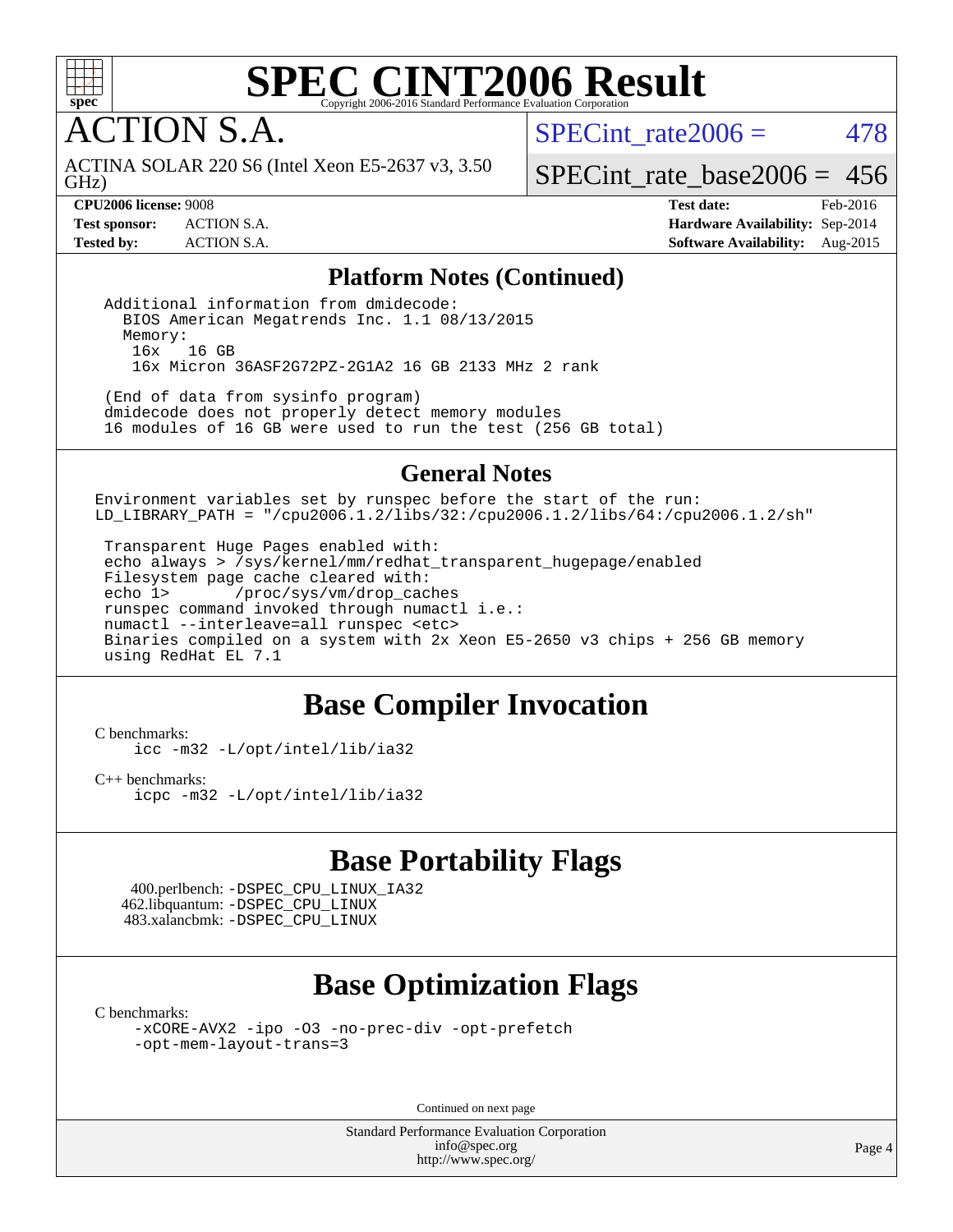

**CTION S.A.** 

GHz) ACTINA SOLAR 220 S6 (Intel Xeon E5-2637 v3, 3.50 SPECint rate $2006 = 478$ 

[SPECint\\_rate\\_base2006 =](http://www.spec.org/auto/cpu2006/Docs/result-fields.html#SPECintratebase2006) 456

**[CPU2006 license:](http://www.spec.org/auto/cpu2006/Docs/result-fields.html#CPU2006license)** 9008 **[Test date:](http://www.spec.org/auto/cpu2006/Docs/result-fields.html#Testdate)** Feb-2016 **[Test sponsor:](http://www.spec.org/auto/cpu2006/Docs/result-fields.html#Testsponsor)** ACTION S.A. **[Hardware Availability:](http://www.spec.org/auto/cpu2006/Docs/result-fields.html#HardwareAvailability)** Sep-2014 **[Tested by:](http://www.spec.org/auto/cpu2006/Docs/result-fields.html#Testedby)** ACTION S.A. **[Software Availability:](http://www.spec.org/auto/cpu2006/Docs/result-fields.html#SoftwareAvailability)** Aug-2015

## **[Base Optimization Flags \(Continued\)](http://www.spec.org/auto/cpu2006/Docs/result-fields.html#BaseOptimizationFlags)**

[C++ benchmarks:](http://www.spec.org/auto/cpu2006/Docs/result-fields.html#CXXbenchmarks)

[-xCORE-AVX2](http://www.spec.org/cpu2006/results/res2016q1/cpu2006-20160215-39018.flags.html#user_CXXbase_f-xAVX2_5f5fc0cbe2c9f62c816d3e45806c70d7) [-ipo](http://www.spec.org/cpu2006/results/res2016q1/cpu2006-20160215-39018.flags.html#user_CXXbase_f-ipo) [-O3](http://www.spec.org/cpu2006/results/res2016q1/cpu2006-20160215-39018.flags.html#user_CXXbase_f-O3) [-no-prec-div](http://www.spec.org/cpu2006/results/res2016q1/cpu2006-20160215-39018.flags.html#user_CXXbase_f-no-prec-div) [-opt-prefetch](http://www.spec.org/cpu2006/results/res2016q1/cpu2006-20160215-39018.flags.html#user_CXXbase_f-opt-prefetch)

[-opt-mem-layout-trans=3](http://www.spec.org/cpu2006/results/res2016q1/cpu2006-20160215-39018.flags.html#user_CXXbase_f-opt-mem-layout-trans_a7b82ad4bd7abf52556d4961a2ae94d5) [-Wl,-z,muldefs](http://www.spec.org/cpu2006/results/res2016q1/cpu2006-20160215-39018.flags.html#user_CXXbase_link_force_multiple1_74079c344b956b9658436fd1b6dd3a8a) [-L/cpu2006.1.2/sh -lsmartheap](http://www.spec.org/cpu2006/results/res2016q1/cpu2006-20160215-39018.flags.html#user_CXXbase_SmartHeap_bfa5b22c0e716eb2d3a2496ec83a2e29)

## **[Base Other Flags](http://www.spec.org/auto/cpu2006/Docs/result-fields.html#BaseOtherFlags)**

[C benchmarks](http://www.spec.org/auto/cpu2006/Docs/result-fields.html#Cbenchmarks):

403.gcc: [-Dalloca=\\_alloca](http://www.spec.org/cpu2006/results/res2016q1/cpu2006-20160215-39018.flags.html#b403.gcc_baseEXTRA_CFLAGS_Dalloca_be3056838c12de2578596ca5467af7f3)

## **[Peak Compiler Invocation](http://www.spec.org/auto/cpu2006/Docs/result-fields.html#PeakCompilerInvocation)**

[C benchmarks \(except as noted below\)](http://www.spec.org/auto/cpu2006/Docs/result-fields.html#Cbenchmarksexceptasnotedbelow): [icc -m32 -L/opt/intel/lib/ia32](http://www.spec.org/cpu2006/results/res2016q1/cpu2006-20160215-39018.flags.html#user_CCpeak_intel_icc_5b9b234ab5a48620dbff732649db9641)

400.perlbench: [icc -m64](http://www.spec.org/cpu2006/results/res2016q1/cpu2006-20160215-39018.flags.html#user_peakCCLD400_perlbench_intel_icc_64bit_bda6cc9af1fdbb0edc3795bac97ada53)

401.bzip2: [icc -m64](http://www.spec.org/cpu2006/results/res2016q1/cpu2006-20160215-39018.flags.html#user_peakCCLD401_bzip2_intel_icc_64bit_bda6cc9af1fdbb0edc3795bac97ada53)

456.hmmer: [icc -m64](http://www.spec.org/cpu2006/results/res2016q1/cpu2006-20160215-39018.flags.html#user_peakCCLD456_hmmer_intel_icc_64bit_bda6cc9af1fdbb0edc3795bac97ada53)

458.sjeng: [icc -m64](http://www.spec.org/cpu2006/results/res2016q1/cpu2006-20160215-39018.flags.html#user_peakCCLD458_sjeng_intel_icc_64bit_bda6cc9af1fdbb0edc3795bac97ada53)

[C++ benchmarks:](http://www.spec.org/auto/cpu2006/Docs/result-fields.html#CXXbenchmarks) [icpc -m32 -L/opt/intel/lib/ia32](http://www.spec.org/cpu2006/results/res2016q1/cpu2006-20160215-39018.flags.html#user_CXXpeak_intel_icpc_01235b2dad29c0385d1e28a6a6b0d9cb)

## **[Peak Portability Flags](http://www.spec.org/auto/cpu2006/Docs/result-fields.html#PeakPortabilityFlags)**

 400.perlbench: [-DSPEC\\_CPU\\_LP64](http://www.spec.org/cpu2006/results/res2016q1/cpu2006-20160215-39018.flags.html#b400.perlbench_peakCPORTABILITY_DSPEC_CPU_LP64) [-DSPEC\\_CPU\\_LINUX\\_X64](http://www.spec.org/cpu2006/results/res2016q1/cpu2006-20160215-39018.flags.html#b400.perlbench_peakCPORTABILITY_DSPEC_CPU_LINUX_X64) 401.bzip2: [-DSPEC\\_CPU\\_LP64](http://www.spec.org/cpu2006/results/res2016q1/cpu2006-20160215-39018.flags.html#suite_peakCPORTABILITY401_bzip2_DSPEC_CPU_LP64) 456.hmmer: [-DSPEC\\_CPU\\_LP64](http://www.spec.org/cpu2006/results/res2016q1/cpu2006-20160215-39018.flags.html#suite_peakCPORTABILITY456_hmmer_DSPEC_CPU_LP64) 458.sjeng: [-DSPEC\\_CPU\\_LP64](http://www.spec.org/cpu2006/results/res2016q1/cpu2006-20160215-39018.flags.html#suite_peakCPORTABILITY458_sjeng_DSPEC_CPU_LP64) 462.libquantum: [-DSPEC\\_CPU\\_LINUX](http://www.spec.org/cpu2006/results/res2016q1/cpu2006-20160215-39018.flags.html#b462.libquantum_peakCPORTABILITY_DSPEC_CPU_LINUX) 483.xalancbmk: [-DSPEC\\_CPU\\_LINUX](http://www.spec.org/cpu2006/results/res2016q1/cpu2006-20160215-39018.flags.html#b483.xalancbmk_peakCXXPORTABILITY_DSPEC_CPU_LINUX)

## **[Peak Optimization Flags](http://www.spec.org/auto/cpu2006/Docs/result-fields.html#PeakOptimizationFlags)**

[C benchmarks](http://www.spec.org/auto/cpu2006/Docs/result-fields.html#Cbenchmarks):

 400.perlbench: [-xCORE-AVX2](http://www.spec.org/cpu2006/results/res2016q1/cpu2006-20160215-39018.flags.html#user_peakPASS2_CFLAGSPASS2_LDCFLAGS400_perlbench_f-xAVX2_5f5fc0cbe2c9f62c816d3e45806c70d7)(pass 2) [-prof-gen](http://www.spec.org/cpu2006/results/res2016q1/cpu2006-20160215-39018.flags.html#user_peakPASS1_CFLAGSPASS1_LDCFLAGS400_perlbench_prof_gen_e43856698f6ca7b7e442dfd80e94a8fc)(pass 1) [-ipo](http://www.spec.org/cpu2006/results/res2016q1/cpu2006-20160215-39018.flags.html#user_peakPASS2_CFLAGSPASS2_LDCFLAGS400_perlbench_f-ipo)(pass 2)  $-03$ (pass 2)  $-no-prec-div(pass 2)$  $-no-prec-div(pass 2)$   $-prof-use(pass 2)$  $-prof-use(pass 2)$ [-auto-ilp32](http://www.spec.org/cpu2006/results/res2016q1/cpu2006-20160215-39018.flags.html#user_peakCOPTIMIZE400_perlbench_f-auto-ilp32)

Continued on next page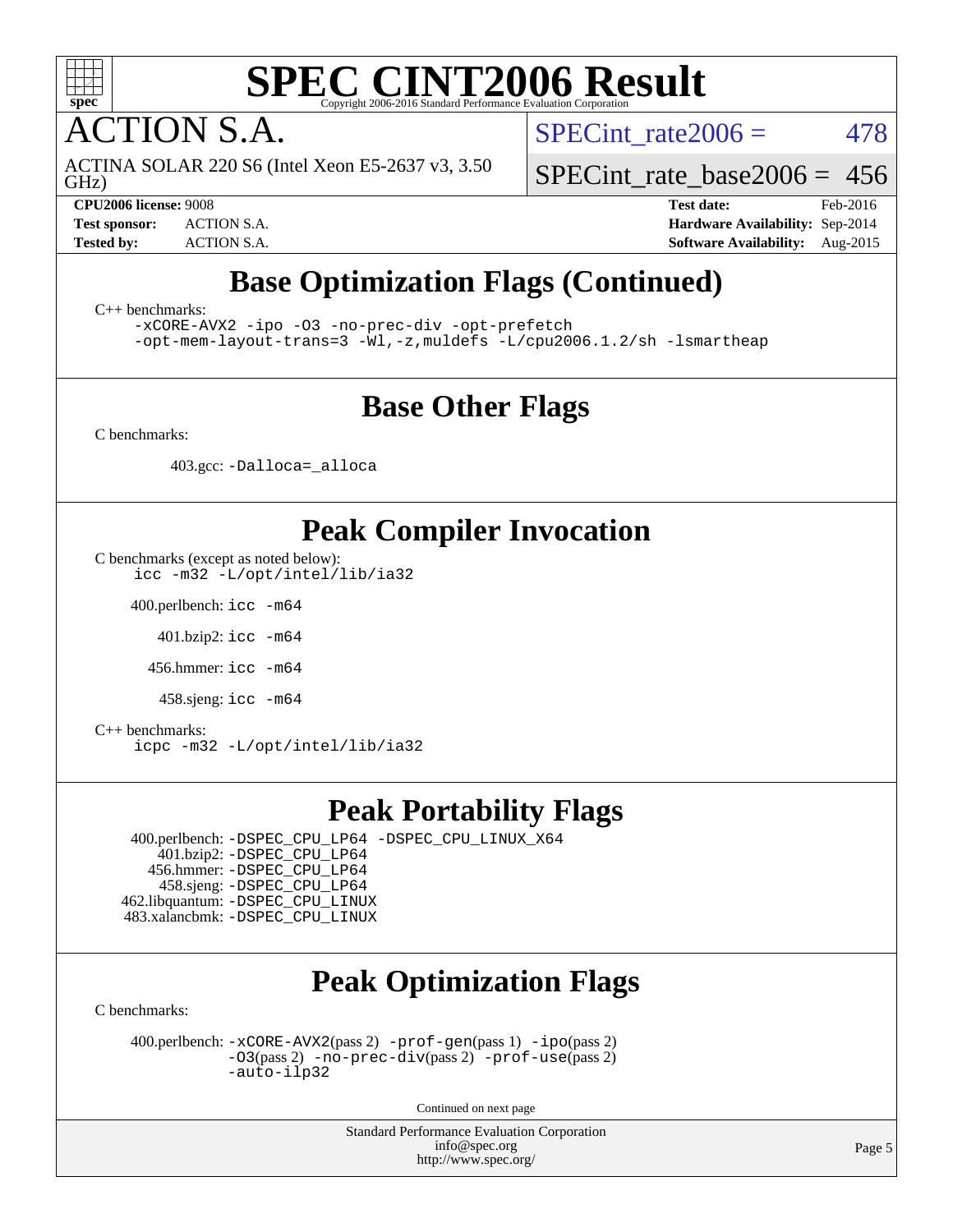

**TION S.A.** 

SPECint rate $2006 = 478$ 

GHz) ACTINA SOLAR 220 S6 (Intel Xeon E5-2637 v3, 3.50

[SPECint\\_rate\\_base2006 =](http://www.spec.org/auto/cpu2006/Docs/result-fields.html#SPECintratebase2006) 456

**[CPU2006 license:](http://www.spec.org/auto/cpu2006/Docs/result-fields.html#CPU2006license)** 9008 **[Test date:](http://www.spec.org/auto/cpu2006/Docs/result-fields.html#Testdate)** Feb-2016 **[Test sponsor:](http://www.spec.org/auto/cpu2006/Docs/result-fields.html#Testsponsor)** ACTION S.A. **[Hardware Availability:](http://www.spec.org/auto/cpu2006/Docs/result-fields.html#HardwareAvailability)** Sep-2014 **[Tested by:](http://www.spec.org/auto/cpu2006/Docs/result-fields.html#Testedby)** ACTION S.A. **[Software Availability:](http://www.spec.org/auto/cpu2006/Docs/result-fields.html#SoftwareAvailability)** Aug-2015

## **[Peak Optimization Flags \(Continued\)](http://www.spec.org/auto/cpu2006/Docs/result-fields.html#PeakOptimizationFlags)**

 401.bzip2: [-xCORE-AVX2](http://www.spec.org/cpu2006/results/res2016q1/cpu2006-20160215-39018.flags.html#user_peakPASS2_CFLAGSPASS2_LDCFLAGS401_bzip2_f-xAVX2_5f5fc0cbe2c9f62c816d3e45806c70d7)(pass 2) [-prof-gen](http://www.spec.org/cpu2006/results/res2016q1/cpu2006-20160215-39018.flags.html#user_peakPASS1_CFLAGSPASS1_LDCFLAGS401_bzip2_prof_gen_e43856698f6ca7b7e442dfd80e94a8fc)(pass 1) [-ipo](http://www.spec.org/cpu2006/results/res2016q1/cpu2006-20160215-39018.flags.html#user_peakPASS2_CFLAGSPASS2_LDCFLAGS401_bzip2_f-ipo)(pass 2) [-O3](http://www.spec.org/cpu2006/results/res2016q1/cpu2006-20160215-39018.flags.html#user_peakPASS2_CFLAGSPASS2_LDCFLAGS401_bzip2_f-O3)(pass 2) [-no-prec-div](http://www.spec.org/cpu2006/results/res2016q1/cpu2006-20160215-39018.flags.html#user_peakPASS2_CFLAGSPASS2_LDCFLAGS401_bzip2_f-no-prec-div)(pass 2) [-prof-use](http://www.spec.org/cpu2006/results/res2016q1/cpu2006-20160215-39018.flags.html#user_peakPASS2_CFLAGSPASS2_LDCFLAGS401_bzip2_prof_use_bccf7792157ff70d64e32fe3e1250b55)(pass 2) [-opt-prefetch](http://www.spec.org/cpu2006/results/res2016q1/cpu2006-20160215-39018.flags.html#user_peakCOPTIMIZE401_bzip2_f-opt-prefetch) [-auto-ilp32](http://www.spec.org/cpu2006/results/res2016q1/cpu2006-20160215-39018.flags.html#user_peakCOPTIMIZE401_bzip2_f-auto-ilp32) [-ansi-alias](http://www.spec.org/cpu2006/results/res2016q1/cpu2006-20160215-39018.flags.html#user_peakCOPTIMIZE401_bzip2_f-ansi-alias) 403.gcc: [-xCORE-AVX2](http://www.spec.org/cpu2006/results/res2016q1/cpu2006-20160215-39018.flags.html#user_peakCOPTIMIZE403_gcc_f-xAVX2_5f5fc0cbe2c9f62c816d3e45806c70d7) [-ipo](http://www.spec.org/cpu2006/results/res2016q1/cpu2006-20160215-39018.flags.html#user_peakCOPTIMIZE403_gcc_f-ipo) [-O3](http://www.spec.org/cpu2006/results/res2016q1/cpu2006-20160215-39018.flags.html#user_peakCOPTIMIZE403_gcc_f-O3) [-no-prec-div](http://www.spec.org/cpu2006/results/res2016q1/cpu2006-20160215-39018.flags.html#user_peakCOPTIMIZE403_gcc_f-no-prec-div)  $429$ .mcf: basepeak = yes 445.gobmk: [-xCORE-AVX2](http://www.spec.org/cpu2006/results/res2016q1/cpu2006-20160215-39018.flags.html#user_peakPASS2_CFLAGSPASS2_LDCFLAGS445_gobmk_f-xAVX2_5f5fc0cbe2c9f62c816d3e45806c70d7)(pass 2) [-prof-gen](http://www.spec.org/cpu2006/results/res2016q1/cpu2006-20160215-39018.flags.html#user_peakPASS1_CFLAGSPASS1_LDCFLAGS445_gobmk_prof_gen_e43856698f6ca7b7e442dfd80e94a8fc)(pass 1) [-prof-use](http://www.spec.org/cpu2006/results/res2016q1/cpu2006-20160215-39018.flags.html#user_peakPASS2_CFLAGSPASS2_LDCFLAGS445_gobmk_prof_use_bccf7792157ff70d64e32fe3e1250b55)(pass 2) [-ansi-alias](http://www.spec.org/cpu2006/results/res2016q1/cpu2006-20160215-39018.flags.html#user_peakCOPTIMIZE445_gobmk_f-ansi-alias) [-opt-mem-layout-trans=3](http://www.spec.org/cpu2006/results/res2016q1/cpu2006-20160215-39018.flags.html#user_peakCOPTIMIZE445_gobmk_f-opt-mem-layout-trans_a7b82ad4bd7abf52556d4961a2ae94d5) 456.hmmer: [-xCORE-AVX2](http://www.spec.org/cpu2006/results/res2016q1/cpu2006-20160215-39018.flags.html#user_peakCOPTIMIZE456_hmmer_f-xAVX2_5f5fc0cbe2c9f62c816d3e45806c70d7) [-ipo](http://www.spec.org/cpu2006/results/res2016q1/cpu2006-20160215-39018.flags.html#user_peakCOPTIMIZE456_hmmer_f-ipo) [-O3](http://www.spec.org/cpu2006/results/res2016q1/cpu2006-20160215-39018.flags.html#user_peakCOPTIMIZE456_hmmer_f-O3) [-no-prec-div](http://www.spec.org/cpu2006/results/res2016q1/cpu2006-20160215-39018.flags.html#user_peakCOPTIMIZE456_hmmer_f-no-prec-div) [-unroll2](http://www.spec.org/cpu2006/results/res2016q1/cpu2006-20160215-39018.flags.html#user_peakCOPTIMIZE456_hmmer_f-unroll_784dae83bebfb236979b41d2422d7ec2) [-auto-ilp32](http://www.spec.org/cpu2006/results/res2016q1/cpu2006-20160215-39018.flags.html#user_peakCOPTIMIZE456_hmmer_f-auto-ilp32) 458.sjeng: [-xCORE-AVX2](http://www.spec.org/cpu2006/results/res2016q1/cpu2006-20160215-39018.flags.html#user_peakPASS2_CFLAGSPASS2_LDCFLAGS458_sjeng_f-xAVX2_5f5fc0cbe2c9f62c816d3e45806c70d7)(pass 2) [-prof-gen](http://www.spec.org/cpu2006/results/res2016q1/cpu2006-20160215-39018.flags.html#user_peakPASS1_CFLAGSPASS1_LDCFLAGS458_sjeng_prof_gen_e43856698f6ca7b7e442dfd80e94a8fc)(pass 1) [-ipo](http://www.spec.org/cpu2006/results/res2016q1/cpu2006-20160215-39018.flags.html#user_peakPASS2_CFLAGSPASS2_LDCFLAGS458_sjeng_f-ipo)(pass 2) [-O3](http://www.spec.org/cpu2006/results/res2016q1/cpu2006-20160215-39018.flags.html#user_peakPASS2_CFLAGSPASS2_LDCFLAGS458_sjeng_f-O3)(pass 2) [-no-prec-div](http://www.spec.org/cpu2006/results/res2016q1/cpu2006-20160215-39018.flags.html#user_peakPASS2_CFLAGSPASS2_LDCFLAGS458_sjeng_f-no-prec-div)(pass 2) [-prof-use](http://www.spec.org/cpu2006/results/res2016q1/cpu2006-20160215-39018.flags.html#user_peakPASS2_CFLAGSPASS2_LDCFLAGS458_sjeng_prof_use_bccf7792157ff70d64e32fe3e1250b55)(pass 2) [-unroll4](http://www.spec.org/cpu2006/results/res2016q1/cpu2006-20160215-39018.flags.html#user_peakCOPTIMIZE458_sjeng_f-unroll_4e5e4ed65b7fd20bdcd365bec371b81f) [-auto-ilp32](http://www.spec.org/cpu2006/results/res2016q1/cpu2006-20160215-39018.flags.html#user_peakCOPTIMIZE458_sjeng_f-auto-ilp32)  $462$ .libquantum: basepeak = yes 464.h264ref: [-xCORE-AVX2](http://www.spec.org/cpu2006/results/res2016q1/cpu2006-20160215-39018.flags.html#user_peakPASS2_CFLAGSPASS2_LDCFLAGS464_h264ref_f-xAVX2_5f5fc0cbe2c9f62c816d3e45806c70d7)(pass 2) [-prof-gen](http://www.spec.org/cpu2006/results/res2016q1/cpu2006-20160215-39018.flags.html#user_peakPASS1_CFLAGSPASS1_LDCFLAGS464_h264ref_prof_gen_e43856698f6ca7b7e442dfd80e94a8fc)(pass 1) [-ipo](http://www.spec.org/cpu2006/results/res2016q1/cpu2006-20160215-39018.flags.html#user_peakPASS2_CFLAGSPASS2_LDCFLAGS464_h264ref_f-ipo)(pass 2) [-O3](http://www.spec.org/cpu2006/results/res2016q1/cpu2006-20160215-39018.flags.html#user_peakPASS2_CFLAGSPASS2_LDCFLAGS464_h264ref_f-O3)(pass 2) [-no-prec-div](http://www.spec.org/cpu2006/results/res2016q1/cpu2006-20160215-39018.flags.html#user_peakPASS2_CFLAGSPASS2_LDCFLAGS464_h264ref_f-no-prec-div)(pass 2) [-prof-use](http://www.spec.org/cpu2006/results/res2016q1/cpu2006-20160215-39018.flags.html#user_peakPASS2_CFLAGSPASS2_LDCFLAGS464_h264ref_prof_use_bccf7792157ff70d64e32fe3e1250b55)(pass 2) [-unroll2](http://www.spec.org/cpu2006/results/res2016q1/cpu2006-20160215-39018.flags.html#user_peakCOPTIMIZE464_h264ref_f-unroll_784dae83bebfb236979b41d2422d7ec2) [-ansi-alias](http://www.spec.org/cpu2006/results/res2016q1/cpu2006-20160215-39018.flags.html#user_peakCOPTIMIZE464_h264ref_f-ansi-alias) [C++ benchmarks:](http://www.spec.org/auto/cpu2006/Docs/result-fields.html#CXXbenchmarks) 471.omnetpp: [-xCORE-AVX2](http://www.spec.org/cpu2006/results/res2016q1/cpu2006-20160215-39018.flags.html#user_peakPASS2_CXXFLAGSPASS2_LDCXXFLAGS471_omnetpp_f-xAVX2_5f5fc0cbe2c9f62c816d3e45806c70d7)(pass 2) [-prof-gen](http://www.spec.org/cpu2006/results/res2016q1/cpu2006-20160215-39018.flags.html#user_peakPASS1_CXXFLAGSPASS1_LDCXXFLAGS471_omnetpp_prof_gen_e43856698f6ca7b7e442dfd80e94a8fc)(pass 1) [-ipo](http://www.spec.org/cpu2006/results/res2016q1/cpu2006-20160215-39018.flags.html#user_peakPASS2_CXXFLAGSPASS2_LDCXXFLAGS471_omnetpp_f-ipo)(pass 2) [-O3](http://www.spec.org/cpu2006/results/res2016q1/cpu2006-20160215-39018.flags.html#user_peakPASS2_CXXFLAGSPASS2_LDCXXFLAGS471_omnetpp_f-O3)(pass 2) [-no-prec-div](http://www.spec.org/cpu2006/results/res2016q1/cpu2006-20160215-39018.flags.html#user_peakPASS2_CXXFLAGSPASS2_LDCXXFLAGS471_omnetpp_f-no-prec-div)(pass 2) [-prof-use](http://www.spec.org/cpu2006/results/res2016q1/cpu2006-20160215-39018.flags.html#user_peakPASS2_CXXFLAGSPASS2_LDCXXFLAGS471_omnetpp_prof_use_bccf7792157ff70d64e32fe3e1250b55)(pass 2) [-ansi-alias](http://www.spec.org/cpu2006/results/res2016q1/cpu2006-20160215-39018.flags.html#user_peakCXXOPTIMIZE471_omnetpp_f-ansi-alias) [-opt-ra-region-strategy=block](http://www.spec.org/cpu2006/results/res2016q1/cpu2006-20160215-39018.flags.html#user_peakCXXOPTIMIZE471_omnetpp_f-opt-ra-region-strategy_a0a37c372d03933b2a18d4af463c1f69) [-Wl,-z,muldefs](http://www.spec.org/cpu2006/results/res2016q1/cpu2006-20160215-39018.flags.html#user_peakEXTRA_LDFLAGS471_omnetpp_link_force_multiple1_74079c344b956b9658436fd1b6dd3a8a) [-L/cpu2006.1.2/sh -lsmartheap](http://www.spec.org/cpu2006/results/res2016q1/cpu2006-20160215-39018.flags.html#user_peakEXTRA_LIBS471_omnetpp_SmartHeap_bfa5b22c0e716eb2d3a2496ec83a2e29)  $473$ .astar: basepeak = yes  $483.xalanchmk: basepeak = yes$ 

**[Peak Other Flags](http://www.spec.org/auto/cpu2006/Docs/result-fields.html#PeakOtherFlags)**

[C benchmarks](http://www.spec.org/auto/cpu2006/Docs/result-fields.html#Cbenchmarks):

403.gcc: [-Dalloca=\\_alloca](http://www.spec.org/cpu2006/results/res2016q1/cpu2006-20160215-39018.flags.html#b403.gcc_peakEXTRA_CFLAGS_Dalloca_be3056838c12de2578596ca5467af7f3)

The flags files that were used to format this result can be browsed at

<http://www.spec.org/cpu2006/flags/Intel-ic16.0-official-linux64.html> <http://www.spec.org/cpu2006/flags/ACTION.SA-Platform-Flags-RevD-aug-2015-For-Supermicro-Platform.html>

You can also download the XML flags sources by saving the following links:

<http://www.spec.org/cpu2006/flags/Intel-ic16.0-official-linux64.xml> <http://www.spec.org/cpu2006/flags/ACTION.SA-Platform-Flags-RevD-aug-2015-For-Supermicro-Platform.xml>